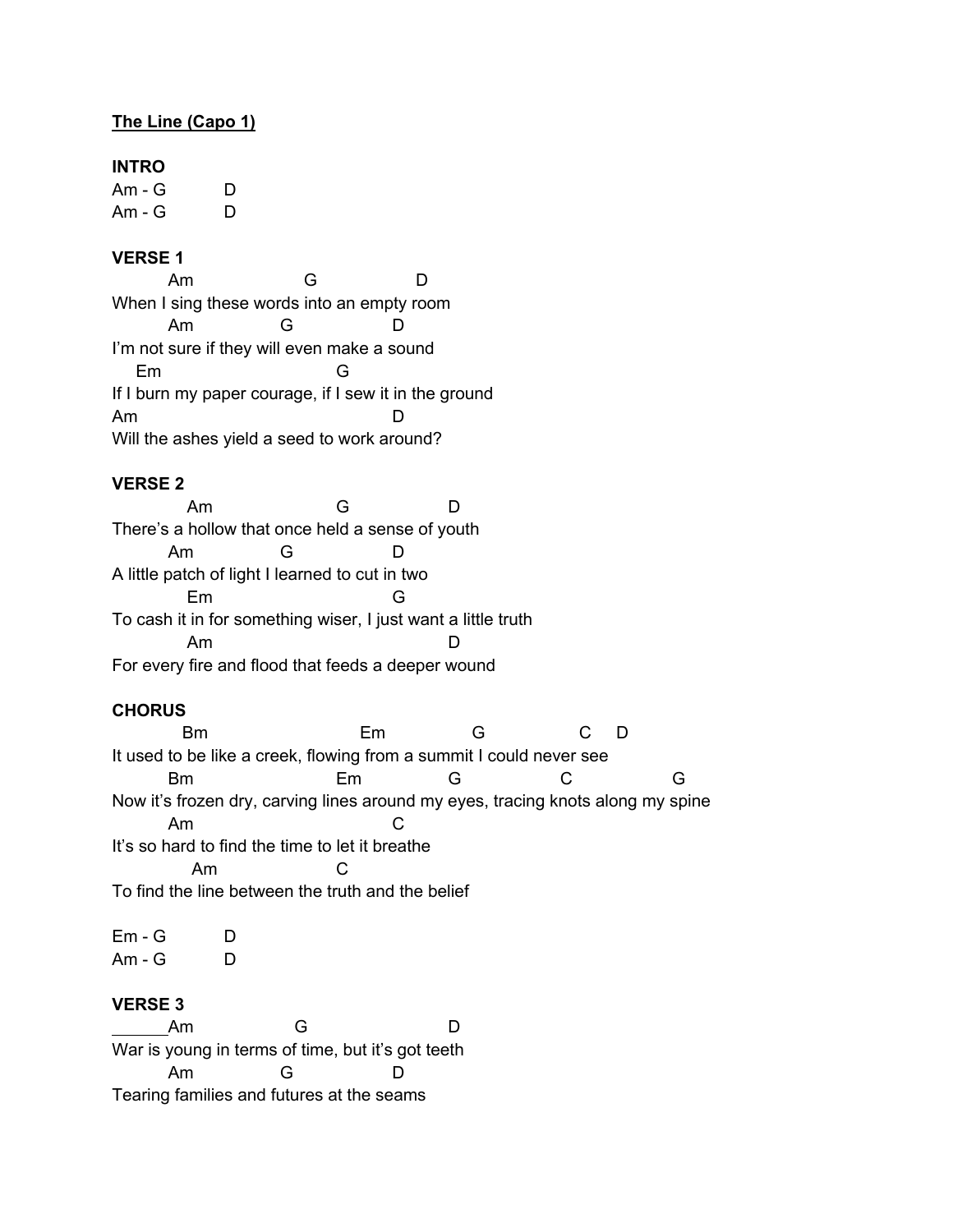Em G Be it oil or gold or water, we have always treasured greed Am D We won't bite the dying hand of history

# **VERSE 4**

Am G D To my friends who think they'll save themselves some time Am G D Because your confidence has withered up and died Em G You are more than what you carry, you are more than what you hide C<sub>D</sub> You will never know how much you leave behind

# **CHORUS**

 Bm Em G C D It used to be like a creek, flowing from a summit I could never see Bm Em G C G Now it's frozen dry, carving lines around my eyes, tracing knots along my spine Am C It's so hard to find the time to let it breathe Am C Em To find the line between the truth and the belief

# **BRIDGE**

D C G Every day dies in convulsion, I have to smile away my pride D C G But my nerves are buzzing rhythms like defective power lines D C G Burning holes into my memory, streaming smoke into the sky Am C One day we'll talk about what stars used to be like

Am D

# **CHORUS**

 Bm Em G C D It used to be like a creek, flowing from a summit I could never see Bm Em G C G Now it's frozen dry, carving lines around my eyes, tracing knots along my spine Am C It's so hard to find the time to let it breathe